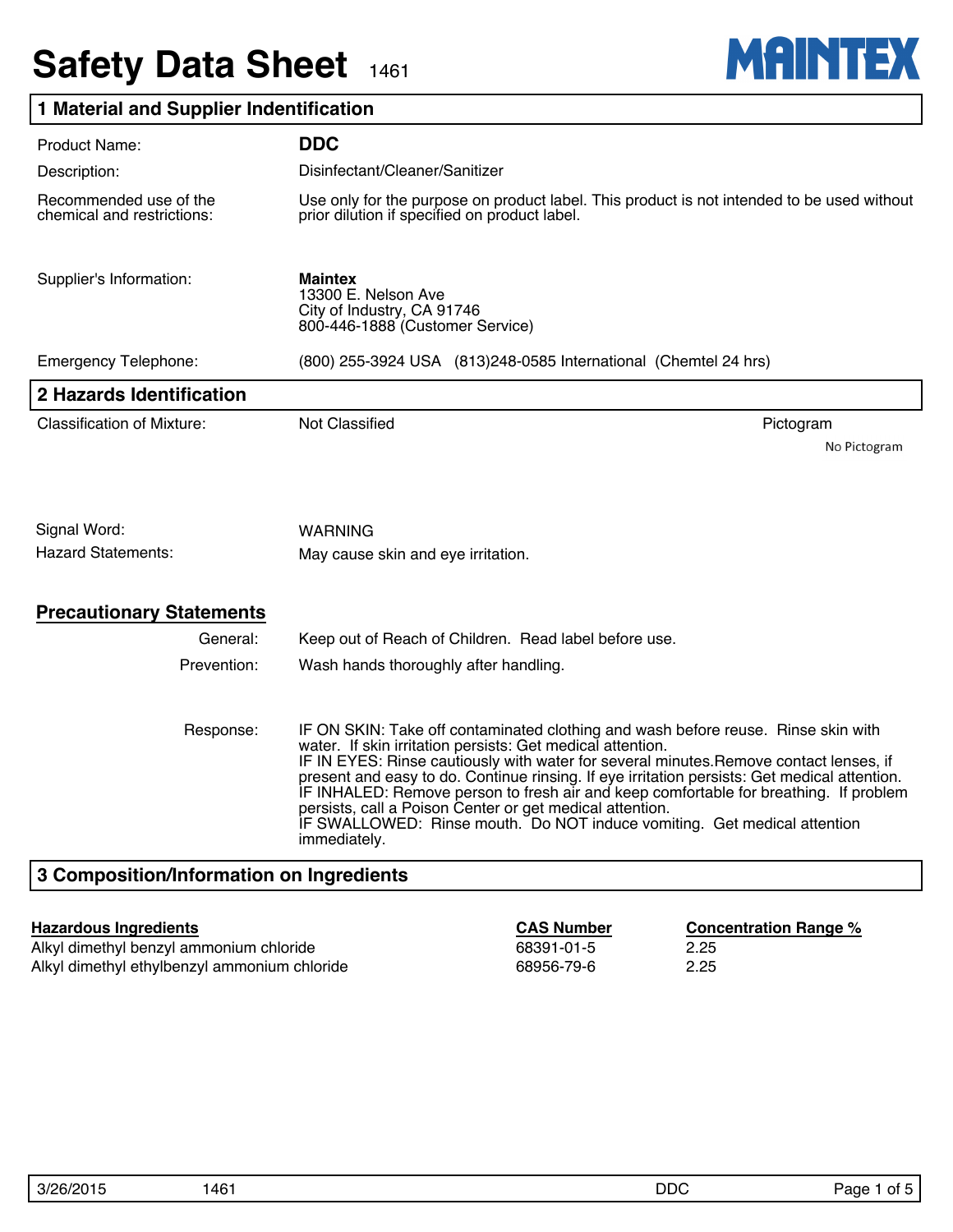| <b>4 First Aid Measures</b> |                                                                                                                                                                                                   |
|-----------------------------|---------------------------------------------------------------------------------------------------------------------------------------------------------------------------------------------------|
| Eye Contact:                | Flush eyes with water for 15 minutes. Remove contact lenses if any.                                                                                                                               |
| Skin Contact:               | Contact with concentrate may be an irritant to sensitive skin. If spilt in large areas of skin,<br>rinse immediately with water and remove clothing. Wash skin thoroughly with soap and<br>water. |
| Inhalation                  | If discomfort is experienced after prolonged exposure to vapours, move person to fresh<br>air. Get medical attention if irritation persists.                                                      |
| Ingestion:                  | Get medical attention immediately. Rinse mouth with water. Do NOT induce vomiting.<br>Drink glass of water to dilute product.                                                                     |

| 5 Firefighting Measures                                                   |                                                                                                                                                                                                                                |
|---------------------------------------------------------------------------|--------------------------------------------------------------------------------------------------------------------------------------------------------------------------------------------------------------------------------|
| Suitable Extinguishing Media:                                             | Water spray, normal foam, dry agent (carbon dioxide, dry chemical powder.)                                                                                                                                                     |
| Specific Hazards arising from<br>the Chemical:                            | In a fire or if heated, a pressure increase will occur and the container may burst.<br>Combustion products may include and are not limited to nitrogen oxides, carbon<br>monoxide, and carbon dioxide.                         |
| <b>Specific Protective Equipment</b><br>and Precautions for Firefighters: | Firefighters should wear NIOSH approved self-contained breathing apparatus and<br>protective clothing. If safe to do so, remove containers from path of fire. If involved in a<br>fire, keep containers cool with water spray. |

| <b>6 Accidental Release Measures</b>           |                                                                                                                                                                                                                                                                                                                                  |  |  |
|------------------------------------------------|----------------------------------------------------------------------------------------------------------------------------------------------------------------------------------------------------------------------------------------------------------------------------------------------------------------------------------|--|--|
| <b>Emergency Procedures:</b>                   | Keep area clear of personnel until area has been properly cleaned.                                                                                                                                                                                                                                                               |  |  |
| Personal Precautions/<br>Protective Equipment: | Slippery when spilt. To avoid accidents, clean up immediately and shut off source of leak,<br>if safe to do so. Wear appropriate protective equipment to prevent any contamination of<br>skin, eyes, and personal clothing. Provide sufficient ventilation.                                                                      |  |  |
| <b>Environmental Precautions:</b>              | If contamination of sewers or waterways has occurred, advise local emergency services.                                                                                                                                                                                                                                           |  |  |
| Methods for Containment and<br>Cleaning Up:    | Contain spill with absorbent (soil, sand, or other inert material) or spill kit to prevent<br>contamination of sewers or waterways. Neutralization agent is not recommended within<br>building, as toxic vapors may be omitted. Properly dispose of used absorbents in<br>accordance with local, state, and federal regulations. |  |  |

| 7 Handling and Storage                                          |                                                                                                                                                                                                               |
|-----------------------------------------------------------------|---------------------------------------------------------------------------------------------------------------------------------------------------------------------------------------------------------------|
| Precautions for Safe Handling:                                  | Avoid skin and eye contact, inhalation and ingestion. Wash hands thoroughly after use.<br>Keep out of reach of children.                                                                                      |
| Conditions for Safe Storage,<br>Including an Incompatiibiities: | Store in cool, dry place and out of direct sunlight. Store away from source of heat or<br>ignition. Do not mix with other chemicals. Keep container closed when not in use, and<br>check regularly for leaks. |

See Section 10 for incompatible materials.

| 3/26/2015 | .16<br>1401 | <b>DDC</b> | 'ane<br>ΩĪ<br>$\sim$ |
|-----------|-------------|------------|----------------------|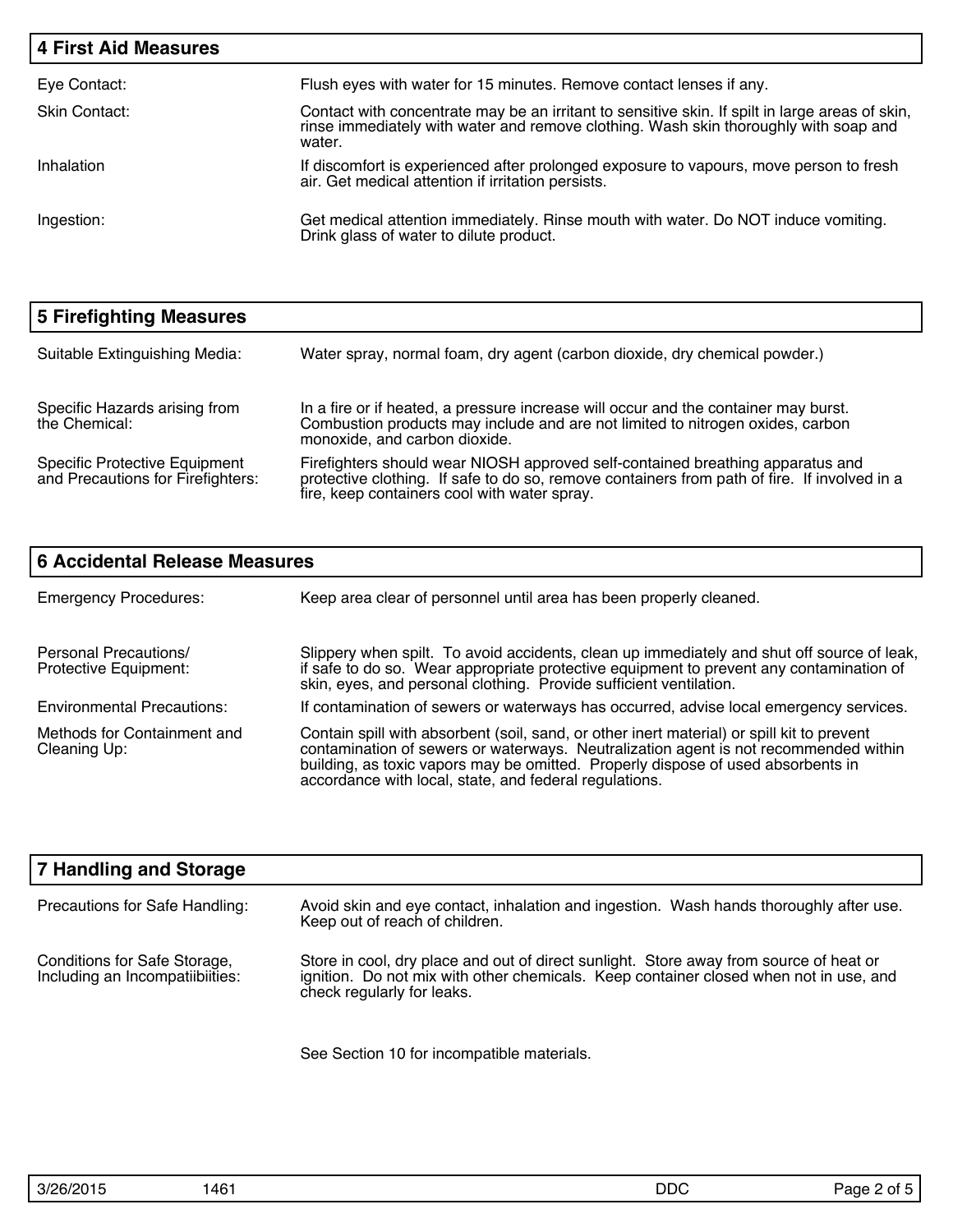| 8 Exposure Controls/Personal Protection      |                                                                                          |                 |                                                                                            |
|----------------------------------------------|------------------------------------------------------------------------------------------|-----------------|--------------------------------------------------------------------------------------------|
| <b>Control Parameters:</b>                   |                                                                                          |                 |                                                                                            |
| <b>Hazardous Ingredients</b>                 | <b>ACGIH TLV</b>                                                                         | <b>OSHA PEL</b> | <b>NIOSH IDLH</b>                                                                          |
| Alkyl dimethyl benzyl ammonium chloride      | N/A                                                                                      | N/A             | N/A                                                                                        |
| Alkyl dimethyl ethylbenzyl ammonium chloride |                                                                                          |                 |                                                                                            |
|                                              |                                                                                          |                 |                                                                                            |
|                                              |                                                                                          |                 |                                                                                            |
|                                              |                                                                                          |                 |                                                                                            |
|                                              |                                                                                          |                 |                                                                                            |
|                                              |                                                                                          |                 |                                                                                            |
|                                              |                                                                                          |                 |                                                                                            |
|                                              |                                                                                          |                 |                                                                                            |
| Appropriate engineering<br>controls:         |                                                                                          |                 | Good ventilation should be sufficient to control worker exposure to airborne contaminants. |
| <b>Personal Protection</b>                   |                                                                                          |                 |                                                                                            |
| Eye Protection:                              | Use protective glasses or safety goggles if splashing or spray-back is likely.           |                 |                                                                                            |
|                                              |                                                                                          |                 |                                                                                            |
| Hand Protection:                             | Use protective gloves when used for prolong periods or if skin sensitive.                |                 |                                                                                            |
|                                              |                                                                                          |                 |                                                                                            |
| <b>Skin Protection:</b>                      | Use apron if splashing or spray-back is likely.                                          |                 |                                                                                            |
|                                              |                                                                                          |                 |                                                                                            |
| <b>Respiratory Protection:</b>               | Use in well ventilated areas or local exhaust ventilation when cleaning small spaces.    |                 |                                                                                            |
|                                              |                                                                                          |                 |                                                                                            |
| Hygiene Measures:                            | Always wash hands after handling chemical products, and before smoking, eating,          |                 |                                                                                            |
|                                              | drinking, or using the toilet. Wash contaminated clothing or protective equipment before |                 |                                                                                            |

#### **9 Physical and Chemical Properties**

| <b>Physical State:</b><br>Color:<br>Odor:<br>pH: | Liquid<br>Specific Gravity:<br>Evapporation Rate:<br>Green<br>Solubility in Water:<br>Lemon<br>$VOC$ (g/L):<br>11-12 |                     | 1.04<br>⊂ ><br>Complete<br><3 | Vapour Pressure (mm Hg):<br>Vapour Density:<br>Freezing Point (°F):<br>Boiling Point (°F):<br>Flash Point $(F)$ : | $<$ 17 mm Hq<br>> 1<br>$<$ 32<br>>212<br>> 200 |
|--------------------------------------------------|----------------------------------------------------------------------------------------------------------------------|---------------------|-------------------------------|-------------------------------------------------------------------------------------------------------------------|------------------------------------------------|
|                                                  |                                                                                                                      | $<$ means less than |                               | > means greater than                                                                                              |                                                |

storage and re-use.

**Note:** These physical data are typical values based on material tested but may vary from sample to sample. Typical values should not be construed as a guaranteed analysis of any specific lot or as specification items.

#### **10 Stability and Reactivity**

| Reactivity:                         | No specific data                                                                                                                                 |
|-------------------------------------|--------------------------------------------------------------------------------------------------------------------------------------------------|
| <b>Chemical Stability:</b>          | Stable                                                                                                                                           |
| Possibility of Hazardous Reactions: | Under normal conditions of storage and use, hazardous reactions will not occur.                                                                  |
| Conditions to Avoid:                | Avoid exposure to heat and light.                                                                                                                |
| Incompatible Materials:             | Slightly reactive or incompatible with oxidizers (e.g., bleach), strong acids (e.g.,<br>hydrochloric acid) and reactive metals (e.g., aluminum). |
|                                     | Hazardous Decomposition Products: Under normal conditions of storage and use, hazardous decomposition products should<br>not be produced.        |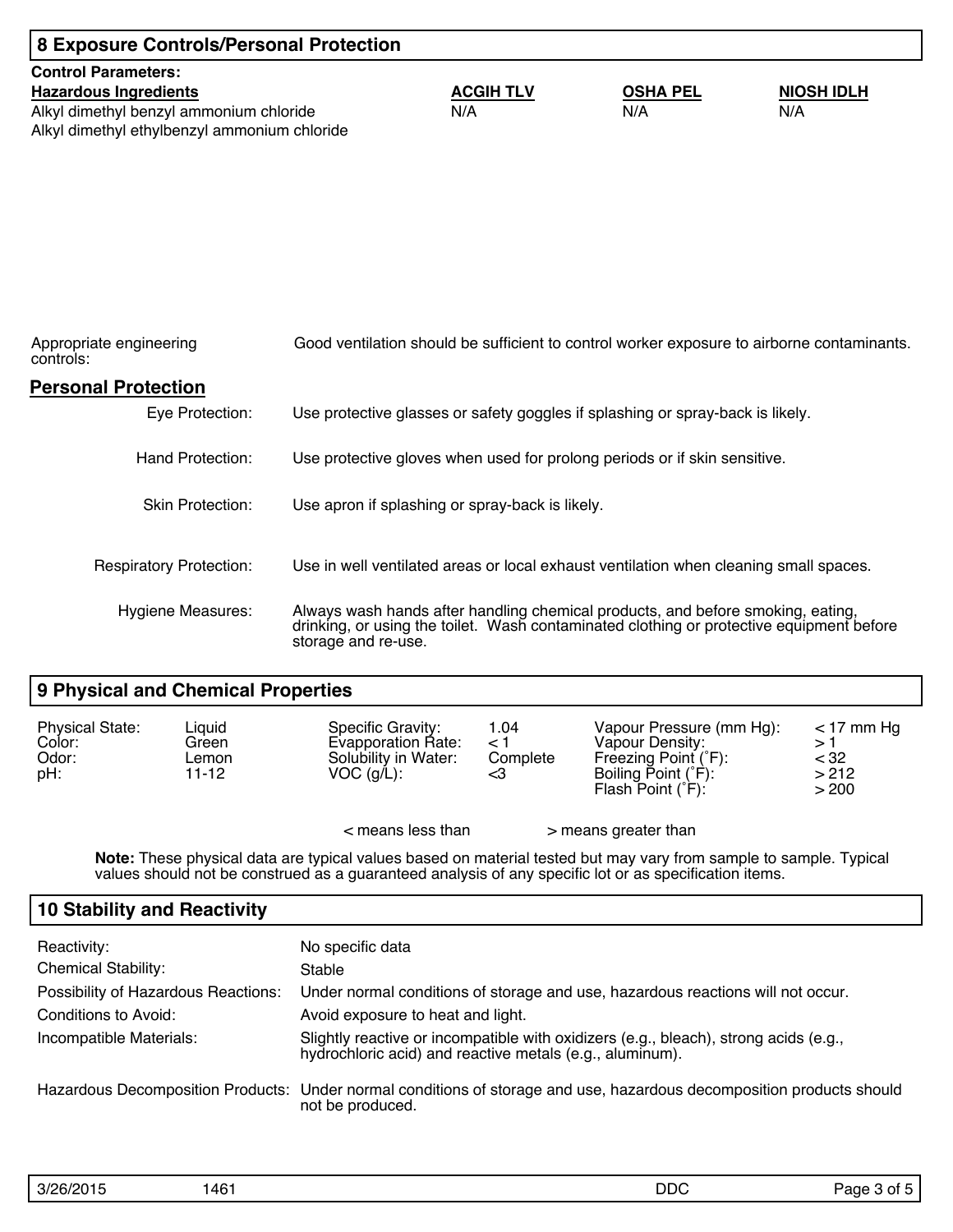## **11 Toxological Information**

| Symptoms:                      |                                                                                                                                                                                       |                            |                                                                                                                                                                                                                                                                   |                |               |             |
|--------------------------------|---------------------------------------------------------------------------------------------------------------------------------------------------------------------------------------|----------------------------|-------------------------------------------------------------------------------------------------------------------------------------------------------------------------------------------------------------------------------------------------------------------|----------------|---------------|-------------|
|                                | Eye Contact:                                                                                                                                                                          |                            | Adverse symptoms may include the following: irritation, watering, redness                                                                                                                                                                                         |                |               |             |
|                                | Skin Contact:<br>Adverse symptoms may include the following: irritation, redness<br>Inhalation:<br>Adverse symptoms may include the following: respiratory tract irritation, coughing |                            |                                                                                                                                                                                                                                                                   |                |               |             |
|                                | Ingestion:                                                                                                                                                                            |                            | Adverse symptoms may include the following: stomach pains                                                                                                                                                                                                         |                |               |             |
| <b>Acute Toxicity:</b>         |                                                                                                                                                                                       |                            |                                                                                                                                                                                                                                                                   |                |               |             |
|                                | Eye Contact:                                                                                                                                                                          | May cause eye irritation.  |                                                                                                                                                                                                                                                                   |                |               |             |
|                                | Skin Contact:<br>Inhalation:                                                                                                                                                          | May cause skin irritation. | May cause respiratory irritation.                                                                                                                                                                                                                                 |                |               |             |
|                                | Ingestion:                                                                                                                                                                            |                            | May cause burns to mouth, throat and stomach.                                                                                                                                                                                                                     |                |               |             |
| <b>Toxicity Data:</b>          |                                                                                                                                                                                       |                            |                                                                                                                                                                                                                                                                   |                |               |             |
| <b>Hazardous Ingredients</b>   |                                                                                                                                                                                       |                            | <b>Result</b>                                                                                                                                                                                                                                                     | <b>Species</b> | <u>Dose</u>   |             |
|                                | Alkyl dimethyl benzyl ammonium chloride<br>Alkyl dimethyl ethylbenzyl ammonium chloride                                                                                               |                            | no data available                                                                                                                                                                                                                                                 |                |               |             |
| <b>Chronic Effects:</b>        |                                                                                                                                                                                       |                            | No known significant effects or critical hazards                                                                                                                                                                                                                  |                |               |             |
|                                | <b>12 Ecological Information</b>                                                                                                                                                      |                            |                                                                                                                                                                                                                                                                   |                |               |             |
| Ecotoxicity:                   |                                                                                                                                                                                       | No data available.         |                                                                                                                                                                                                                                                                   |                |               |             |
| <b>Aquatic Toxicity:</b>       |                                                                                                                                                                                       |                            |                                                                                                                                                                                                                                                                   |                |               |             |
| <b>Hazardous Ingredients</b>   | Alkyl dimethyl benzyl ammonium chloride                                                                                                                                               |                            | <b>Result</b><br>No data available                                                                                                                                                                                                                                | <b>Species</b> | <b>Dose</b>   |             |
|                                | Alkyl dimethyl ethylbenzyl ammonium chloride                                                                                                                                          |                            |                                                                                                                                                                                                                                                                   |                |               |             |
| <b>Other Adverse Effects:</b>  |                                                                                                                                                                                       |                            | No known significant effects or critical hazards.                                                                                                                                                                                                                 |                |               |             |
|                                | <b>13 Disposal Considerations</b>                                                                                                                                                     |                            |                                                                                                                                                                                                                                                                   |                |               |             |
| Disposal Methods:              |                                                                                                                                                                                       |                            | Diluted product can be flushed to sanitary sewer. Discard empty container in trash.<br>Dispose of waste in accordance with federal, state, and local regulations.                                                                                                 |                |               |             |
|                                | <b>14 Transportation Information</b>                                                                                                                                                  |                            |                                                                                                                                                                                                                                                                   |                |               |             |
| <b>Ground Transport</b>        |                                                                                                                                                                                       |                            | Certain shipping modes or package sizes may have exceptions from the transport regulations.<br>The classification provided may not reflect those exceptions and may not apply to all shipping modes or package sizes.                                             |                |               |             |
| <b>DOT Classification:</b>     |                                                                                                                                                                                       | Not Regulated              |                                                                                                                                                                                                                                                                   |                |               |             |
| <b>UN Number:</b>              |                                                                                                                                                                                       |                            |                                                                                                                                                                                                                                                                   |                |               |             |
| <b>Transport Hazard Class:</b> |                                                                                                                                                                                       |                            |                                                                                                                                                                                                                                                                   |                |               |             |
| Packaging Group:               |                                                                                                                                                                                       |                            |                                                                                                                                                                                                                                                                   |                |               |             |
| Hazardous Division:            |                                                                                                                                                                                       |                            |                                                                                                                                                                                                                                                                   |                |               |             |
| <b>Hazardous Contents:</b>     |                                                                                                                                                                                       |                            |                                                                                                                                                                                                                                                                   |                |               |             |
|                                | <b>15 Regulatory Information</b>                                                                                                                                                      |                            |                                                                                                                                                                                                                                                                   |                |               |             |
| <b>SARA Title III:</b>         |                                                                                                                                                                                       | No                         |                                                                                                                                                                                                                                                                   |                |               |             |
| California Proposition 65:     |                                                                                                                                                                                       | No                         |                                                                                                                                                                                                                                                                   |                |               |             |
| Other Regulations:             |                                                                                                                                                                                       | <b>EPA Regulated</b>       |                                                                                                                                                                                                                                                                   |                |               |             |
| <b>16 Other Information</b>    |                                                                                                                                                                                       |                            |                                                                                                                                                                                                                                                                   |                |               |             |
| HMIS/NFPA Hazard Rating:       |                                                                                                                                                                                       | Health: 1                  | Flammability: 0                                                                                                                                                                                                                                                   |                | Reactivity: 0 |             |
|                                |                                                                                                                                                                                       |                            | The information contained herein is based on the data available to us. It is believed to be correct. NO warranty, expressed or<br>implied, is made regarding the accuracy of this data or the results to be obtained from the use therof. For further information |                |               |             |
| 3/26/2015                      | 1461                                                                                                                                                                                  |                            |                                                                                                                                                                                                                                                                   |                | <b>DDC</b>    | Page 4 of 5 |